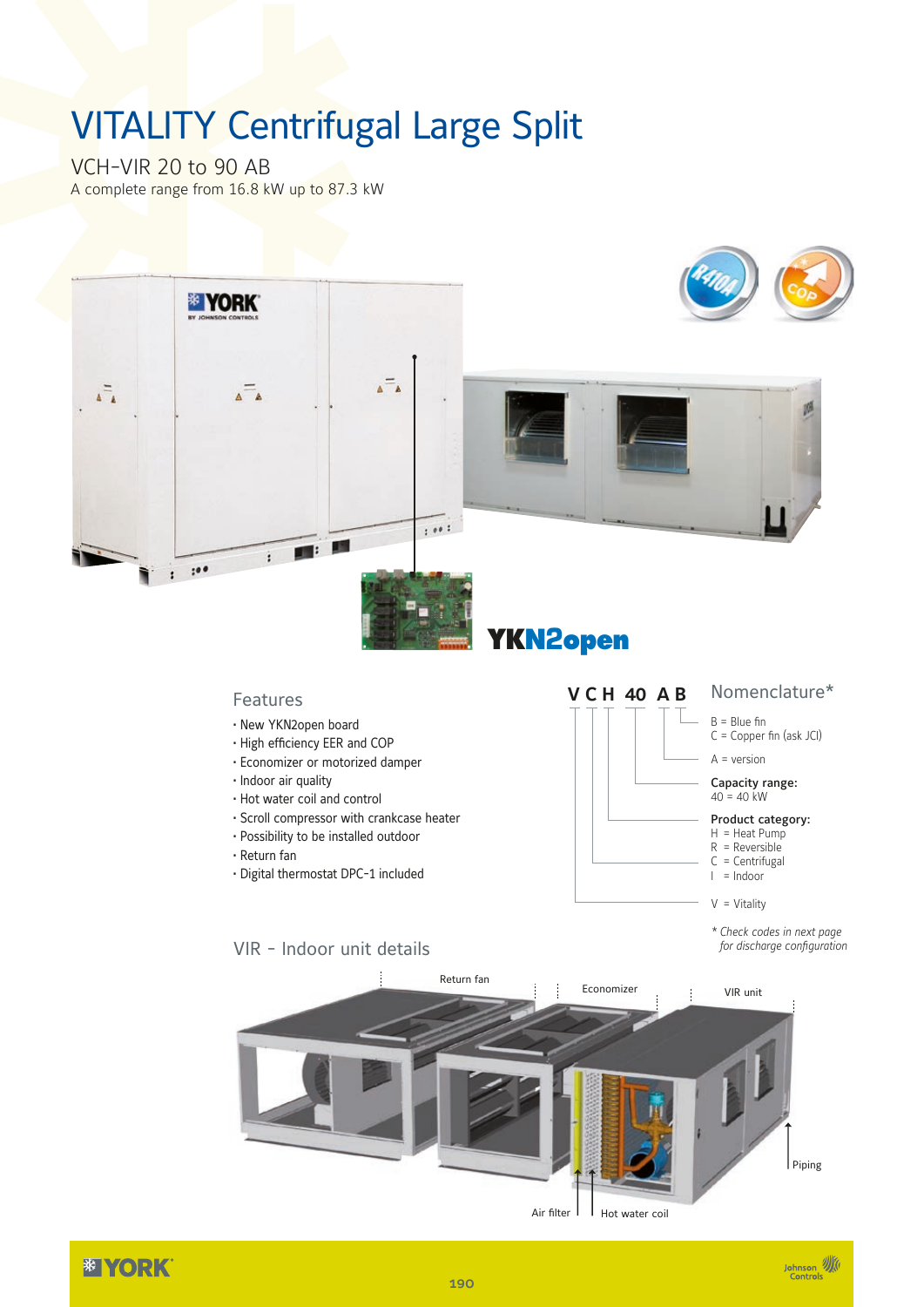# VITALITY Centrifugal Large Split

VCH-VIR 20 to 90 AB



Johnson **W** 

#### Technical features

| <b>VITALITY UNITS</b>                              |                  |                         |                |                |                |                |                  |                  |                  |                  |
|----------------------------------------------------|------------------|-------------------------|----------------|----------------|----------------|----------------|------------------|------------------|------------------|------------------|
| <b>Heat pump models</b>                            |                  | <b>VCH/VIR</b>          | <b>20 AB</b>   | <b>25 AB</b>   | 30 AB          | <b>40 AB</b>   | 45 AB            | 60 AB            | <b>75 AB</b>     | <b>90 AB</b>     |
| Cooling capacities                                 |                  | kW                      | 16.8           | 20.6           | 28.7           | 32.4           | 43.5             | 54.1             | 76.1             | 87.3             |
| Power input in cooling                             |                  | kW                      | 5.9            | 7.48           | 10.25          | 12.81          | 14.81            | 20.86            | 29.21            | 34.92            |
| EER                                                |                  |                         | 2.85           | 2.75           | 2.8            | 2.53           | 2.94             | 2.6              | 2.61             | 2.5              |
| Heating capacities                                 |                  | kW                      | 21.5           | 23.2           | 32.3           | 39.3           | 47.4             | 53               | 77.7             | 89.9             |
| Power input in heating                             |                  | kW                      | 5.68           | 6.84           | 9.95           | 12.87          | 13.75            | 20               | 27.56            | 33.19            |
| COP                                                |                  |                         | 3.79           | 3.39           | 3.25           | 3.05           | 3.45             | 2.8              | 2.82             | 2.71             |
| Refrigerant charge on site<br>for 7m piping length |                  | kg                      | 8.5            | 8.5            | 12             | 12             | $2 \times 9.5$   | $2 \times 10.5$  | $2 \times 15$    | $2 \times 16$    |
| Power supply                                       |                  |                         |                |                |                |                | 400V/3 + N/ 50Hz |                  |                  |                  |
| Nominal / Starting current                         |                  | A                       | 13/            | 16/            | 22/            | 27/            | 33/              | 43/              | 59/              | 72/              |
| Main switch (1)                                    |                  | A                       | 20             | 25             | 32             | 40             | 50               | 63               | 80               | 100              |
| Main cable to the condensing unit (1)              |                  | Nbr $x$ mm <sup>2</sup> | $5 \times 4$   | $5 \times 4$   | $5 \times 6$   | $5 \times 10$  | $5 \times 10$    | $5 \times 16$    | $5 \times 25$    | 5 x 35           |
| Interconnecting cable (1)                          |                  | Nbr $x$ mm <sup>2</sup> | $4 \times 1.5$ | $4 \times 1.5$ | $4 \times 1.5$ | $4 \times 1.5$ | $4 \times 1.5$   | $4 \times 1.5$   | $4 \times 1.5$   | $4 \times 2.5$   |
| Cable to standard thermostat (1) (2)               |                  | Nbr $x$ mm <sup>2</sup> |                |                |                |                | 10 x 0.22        |                  |                  |                  |
| Insulated refrigerant piping                       |                  | Suction                 | 11/8"          | 11/8"          | 11/8"          | 11/8"          | $2 \times 11/8"$ | $2 \times 11/8"$ | $2 \times 13/8"$ | $2 \times 13/8"$ |
|                                                    |                  | Liquid                  | 1/2"           | 1/2"           | 5/8"           | 5/8"           | $2 \times 1/2"$  | $2 \times 5/8"$  | $2 \times 7/8"$  | $2 \times 7/8"$  |
|                                                    | Airflow          | $m^3/h$                 |                | 4 5 9 0        |                | 7 500          | 9000             | 10500            | 13700            | 16000            |
| Evaporator fan VIR                                 | Standard ESP     | Pa                      |                | 117            |                | 118            | 130              | 137              | 125              | 175              |
| at nominal airflow (3)                             | ESP with HSD     | Pa                      |                | $\sim$         |                | 217            | 188              | 246              | 260              |                  |
|                                                    | ESP with HSDM Pa |                         |                | 222            |                |                | 188              | 246              | 260              | 354              |
| Condenser fan                                      | Airflow          | $m^3/h$                 | 6235           | 6235           | 11975          | 11975          | 17250            | 20340            | 25200            | 25200            |
| at nominal airflow                                 | Standard ESP     | Pa                      | 50             | 50             | 50             | 50             | 50               | 50               | 50               | 50               |
|                                                    | Height           | mm                      | 1392           | 1392           | 1526           | 1526           | 1641             | 1641             | 1794             | 1794             |
| Nett dimensions VCH<br>condensing units            | Length           | mm                      | 1362           | 1362           | 1740           | 1740           | 2240             | 2240             | 2658             | 2658             |
|                                                    | Depth            | mm                      | 790            | 790            | 785            | 785            | 778              | 778              | 897              | 897              |
|                                                    | Height           | mm                      |                | 592            |                | 665            | 764              | 764              | 838              | 838              |
| Nett dimensions VIR<br>indoor units                | Length           | mm                      |                | 1360           |                | 1740           | 2240             | 2240             | 2653             | 2653             |
|                                                    | Depth            | mm                      |                | 785            |                | 785            | 772              | 772              | 892              | 892              |
| Nett weight                                        | VCH              | kg                      | 285            | 310            | 355            | 375            | 578              | 589              | 710              | 715              |
|                                                    | <b>VIR</b>       | kg                      |                | 128            |                | 173            | 223              | 223              | 310              | 312              |

*(1) For information only. These should be checked for compliance with local regulations depending also on installation and conductor type.*

*(2) Shield type cable will have a better insulation against electromagnetic interference. It is recommended for sensitive sites and for communications.*

*(3) ESP = External static pressure HSD = High speed drive HSDM = High speed drive and motor*

*All the data are at EUROVENT conditions with 400V/3+N/50Hz.*

*Cooling : Entering indoor coil temp. 27°C / 19°C WB and outdoor temperature 35°C*

*Heating : Entering indoor coil temp. 20°C and outdoor temperature 7°C / 6°C WB*

| Codes                           |                          |                  |                          |                  |                  |                  |                  |                  |
|---------------------------------|--------------------------|------------------|--------------------------|------------------|------------------|------------------|------------------|------------------|
| <b>INDOOR UNITS</b>             |                          |                  |                          |                  |                  |                  |                  |                  |
| Cooling only & heat pump models |                          | <b>VIR 25 AB</b> |                          | <b>VIR 40 AB</b> | <b>VIR 45 AB</b> | <b>VIR 60 AB</b> | <b>VIR 75 AB</b> | <b>VIR 90 AB</b> |
|                                 |                          | S662562575       |                          | S662564075       | S662564575       | S662566075       | S662567575       | S662569075       |
|                                 |                          |                  |                          |                  |                  |                  |                  |                  |
| <b>OUTDOOR UNITS</b>            |                          |                  |                          |                  |                  |                  |                  |                  |
| Heat pump models                | <b>VCH 20 AB</b>         | <b>VCH 25 AB</b> | <b>VCH 30 AB</b>         | <b>VCH 40 AB</b> | <b>VCH 45 AB</b> | VCH 60 AB        | <b>VCH 75 AB</b> | <b>VCH 90 AB</b> |
| with horizontal discharge       | S662512043               | S662512653       | S662513043               | S662514044       | S662514543       | S662516153       | S662517543       | S662519043       |
| with vertical discharge         | $\overline{\phantom{a}}$ | -                | $\overline{\phantom{m}}$ | -                | S662514565       | S662516174       | S662517564       | S662519064       |
|                                 |                          |                  |                          |                  |                  |                  |                  |                  |
| <b>Thermostat</b>               |                          |                  |                          |                  |                  |                  |                  |                  |
| Delivered with the unit         |                          |                  |                          | DPC-1            |                  |                  |                  |                  |



Manufacturer reserves the rights to change specifications without prior notice.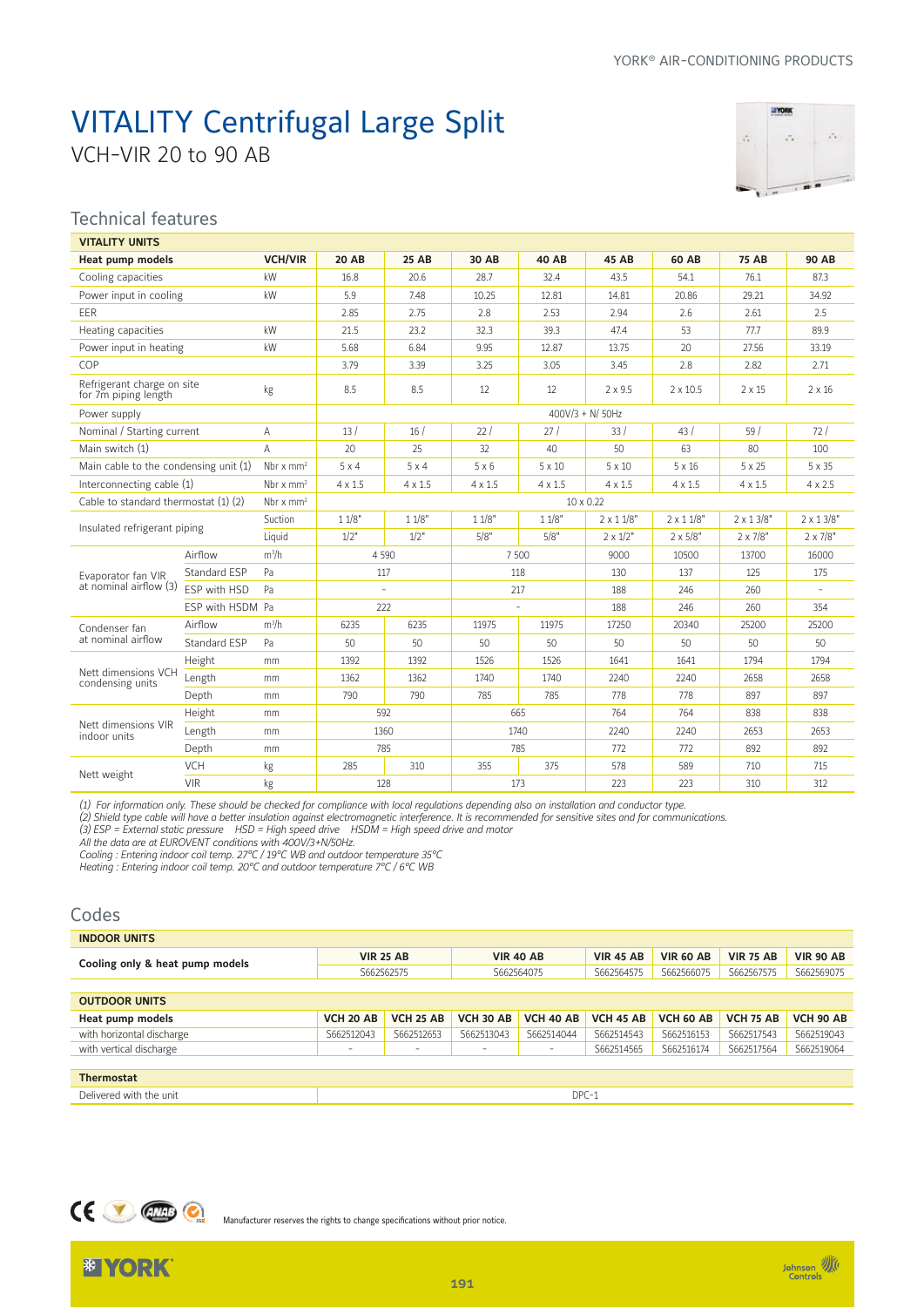### Accessories or options

### Compatibility table / Codes

| <b>INDOOR UNITS</b>                                                |                                                    |                          |                         |                   |                  |                  |                  |                  |                  |                  |
|--------------------------------------------------------------------|----------------------------------------------------|--------------------------|-------------------------|-------------------|------------------|------------------|------------------|------------------|------------------|------------------|
| Cooling only & heat pump models                                    |                                                    |                          | <b>VIR 25 AB</b>        |                   |                  | <b>VIR 40 AB</b> | <b>VIR 45 AB</b> | <b>VIR 60 AB</b> | <b>VIR 75 AB</b> | <b>VIR 90 AB</b> |
|                                                                    |                                                    |                          | S662562575              |                   |                  | S662564075       | S662564575       | S662566075       | S662567575       | S662569075       |
| <b>OUTDOOR UNITS</b>                                               |                                                    |                          |                         |                   |                  |                  |                  |                  |                  |                  |
| <b>Heat pump models</b>                                            |                                                    |                          | <b>VCH 20 AB</b>        | <b>VCH 25 AB</b>  | <b>VCH 30 AB</b> | <b>VCH 40 AB</b> | <b>VCH 45 AB</b> | <b>VCH 60 AB</b> | <b>VCH 75 AB</b> | <b>VCH 90 AB</b> |
| with horizontal discharge                                          |                                                    |                          | S662512043              | S662512653        | S662513043       | S662514044       | S662514543       | S662516153       | S662517543       | S662519043       |
| with vertical discharge                                            |                                                    |                          | ÷,                      | ÷,                | ÷,               | ÷,               | S662514565       | S662516174       | S662517564       | S662519064       |
| <b>Thermostat</b>                                                  |                                                    |                          |                         |                   |                  |                  |                  |                  |                  |                  |
| Delivered with the unit                                            |                                                    |                          |                         |                   |                  |                  | $DPC-1$          |                  |                  |                  |
| YNK2Open Gateway                                                   |                                                    | S606791244               | $\overline{A}$          | Α                 | A                | A                | A                | A                | A                | Α                |
| BACnet / IP - JCI Metasys N2                                       |                                                    |                          |                         |                   |                  |                  |                  |                  |                  |                  |
| YNK2Open Gateway<br>Modbus TCP / IP - JCI Metasys N2               |                                                    | S606791245               | Α                       | Α                 | Α                | Α                | Α                | Α                | Α                | Α                |
|                                                                    |                                                    |                          |                         |                   |                  |                  |                  |                  |                  |                  |
| Accessories or options for condensing units                        |                                                    |                          |                         |                   |                  |                  |                  |                  |                  |                  |
| <b>VCH models</b>                                                  |                                                    | S613112583               | <b>20 AB</b><br>$\circ$ | <b>25 AB</b><br>0 | 30 AB            | <b>40 AB</b>     | <b>45 AB</b>     | <b>60 AB</b>     | <b>75 AB</b>     | <b>90 AB</b>     |
|                                                                    |                                                    | S613114084               |                         |                   | $\circ$          | $\circ$          |                  |                  |                  |                  |
| Low ambient regulation *                                           |                                                    | S613116084               |                         |                   |                  |                  | 0                | $\circ$          |                  |                  |
|                                                                    |                                                    | S613111084               |                         |                   |                  |                  |                  |                  | $\circ$          | $\circ$          |
|                                                                    |                                                    | S612828305               | $\circ$                 | $\circ$           |                  |                  |                  |                  |                  |                  |
|                                                                    |                                                    | S612828405               |                         |                   | $\circ$          | $\circ$          |                  |                  |                  |                  |
| Vertical discharge kit                                             |                                                    | S612828505 **            |                         |                   |                  |                  | $\circ$          |                  |                  |                  |
|                                                                    |                                                    | S612828605 **            |                         |                   |                  |                  |                  | $\circ$          |                  |                  |
|                                                                    |                                                    | S612828205 **            |                         |                   |                  |                  |                  |                  | 0                | $\circ$          |
|                                                                    |                                                    | S611080789               | Α                       | Α                 | A                | Α                |                  |                  |                  |                  |
| Condensate tray heater                                             |                                                    | S611080790               |                         |                   |                  |                  | Α                | А                | Α                | Α                |
| Alarm relay board                                                  |                                                    | S606791243               | O/A                     | O/A               | O/A              | O/A              | O/A              | O/A              | O/A              | O/A              |
| Copper-copper coil                                                 |                                                    | Contact us               | $\Omega$                | $\Omega$          | $\Omega$         | $\Omega$         | $\Omega$         | $\Omega$         | $\Omega$         | $\Omega$         |
| Accessories or options for indoor units                            |                                                    |                          |                         |                   |                  |                  |                  |                  |                  |                  |
| <b>VIR models</b>                                                  |                                                    |                          | <b>25 AB</b>            |                   |                  |                  |                  |                  |                  |                  |
|                                                                    | 10 kW (1 stage)                                    | S611763704               | O/A                     |                   |                  | <b>40 AB</b>     | <b>45 AB</b>     | <b>60 AB</b>     | <b>75 AB</b>     | <b>90 AB</b>     |
|                                                                    | 15 kW (1 stage)                                    | S611763714               | O/A                     |                   |                  |                  |                  |                  |                  |                  |
|                                                                    | 10 kW (1 stage)                                    | S611763724               |                         |                   |                  | O/A              |                  |                  |                  |                  |
| <b>Electrical Heaters</b>                                          | 20 kW (2 stages)                                   | S611763734               |                         |                   |                  | O/A              |                  |                  |                  |                  |
| (Inside the unit)<br>(cable 20 m included)                         | 15 kW (1 stage)                                    | S611763744               |                         |                   |                  |                  | O/A              | O/A              |                  |                  |
|                                                                    | 30 kW (2 stages)                                   | S611763754               |                         |                   |                  |                  | O/A              | O/A              |                  |                  |
|                                                                    | 30 kW (2 stages)                                   | S611763764               |                         |                   |                  |                  |                  |                  | O/A              | O/A              |
|                                                                    | 40 kW (2 stages)                                   | S611763774               |                         |                   |                  |                  |                  |                  | O/A              | O/A              |
| 50 m connecting cable                                              | 1 stage                                            | S611763780               | Α                       |                   |                  | Α                | Α                | А                |                  |                  |
|                                                                    | 2 stages                                           | S611763781               |                         |                   |                  | A                | Α                | Α                | Α                | Α                |
|                                                                    |                                                    | S613994250               | Α                       |                   |                  |                  |                  |                  |                  |                  |
| Economizer or Motorised damper<br>(dry bulb sensors included)      |                                                    | S613994400               |                         |                   |                  | A                |                  |                  |                  |                  |
| (cable 20 m included)                                              |                                                    | S613994450               |                         |                   |                  |                  | А                | Α                |                  |                  |
|                                                                    |                                                    | S613994750               |                         |                   |                  |                  |                  |                  | Α                | Α                |
| Indoor air quality                                                 |                                                    | S606819964               | Α                       |                   |                  | Α                | Α                | Α                | Α                | Α                |
|                                                                    |                                                    | S611082513<br>S611084010 | O                       |                   |                  | $\circ$          |                  |                  |                  |                  |
| Hot water coil and control                                         |                                                    | S611084512               |                         |                   |                  |                  | $\circ$          | $\circ$          |                  |                  |
|                                                                    |                                                    | S611087510               |                         |                   |                  |                  |                  |                  | 0                | $\circ$          |
|                                                                    |                                                    | S611087520 ***           |                         | A                 |                  | A                | Α                | Α                | A                | A                |
| (cable 20 m included)<br>50 m communication cable (Economizer/HWC) |                                                    | S613995450               |                         |                   |                  |                  | Α                | Α                |                  |                  |
|                                                                    |                                                    | S613995750               |                         |                   |                  |                  |                  |                  | Α                | Α                |
| Return fan                                                         |                                                    | S669482502               | $\circ$                 |                   |                  |                  |                  |                  |                  |                  |
|                                                                    |                                                    | S669484002               |                         |                   |                  | $\circ$          |                  |                  |                  |                  |
| Vertical discharge Kit                                             |                                                    | S669486002               |                         |                   |                  |                  | $\circ$          | 0                |                  |                  |
|                                                                    |                                                    | S669487502               |                         |                   |                  |                  |                  |                  | $\circ$          | $\circ$          |
|                                                                    | Indoor fan smooth start up to 5,5 kW<br>S606744690 |                          | $\circ$                 |                   |                  | $\circ$          | $\circ$          | $\circ$          | $\circ$          | $\circ$          |
|                                                                    | S611991087                                         |                          | $\circ$                 |                   |                  |                  |                  |                  |                  |                  |
|                                                                    |                                                    | S611991089               |                         |                   |                  | $\circ$          |                  |                  |                  |                  |
| High speed drive                                                   |                                                    | S611991091               |                         |                   |                  |                  | $\circ$          |                  | $\circ$          |                  |
|                                                                    | S611991092                                         |                          |                         |                   |                  |                  |                  | $\circ$          |                  |                  |
|                                                                    | S611991095                                         |                          |                         |                   |                  |                  |                  |                  |                  | $\circ$          |
|                                                                    |                                                    | S611991088               | $\circ$                 |                   |                  |                  |                  |                  |                  |                  |
|                                                                    |                                                    | S611991090               |                         |                   |                  |                  | $\circ$          |                  |                  |                  |
| High speed drive and motor                                         |                                                    | S611991093<br>S611991094 |                         |                   |                  |                  |                  | $\circ$          | $\circ$          |                  |
|                                                                    |                                                    | S611991096               |                         |                   |                  |                  |                  |                  |                  | $\circ$          |
|                                                                    |                                                    |                          |                         |                   |                  |                  |                  |                  |                  |                  |

*O = Option (factory fitted). A = Accessory (supplied loose). O/A = If you want this item factory fitted, precise it in the order form.*

*\* Not protected against external condition. \*\* To be used only with horizontal discharge models* 

*\*\*\* If the unit is equipped with economizer and hot water coil, only 1 communication cable is necessary.* 

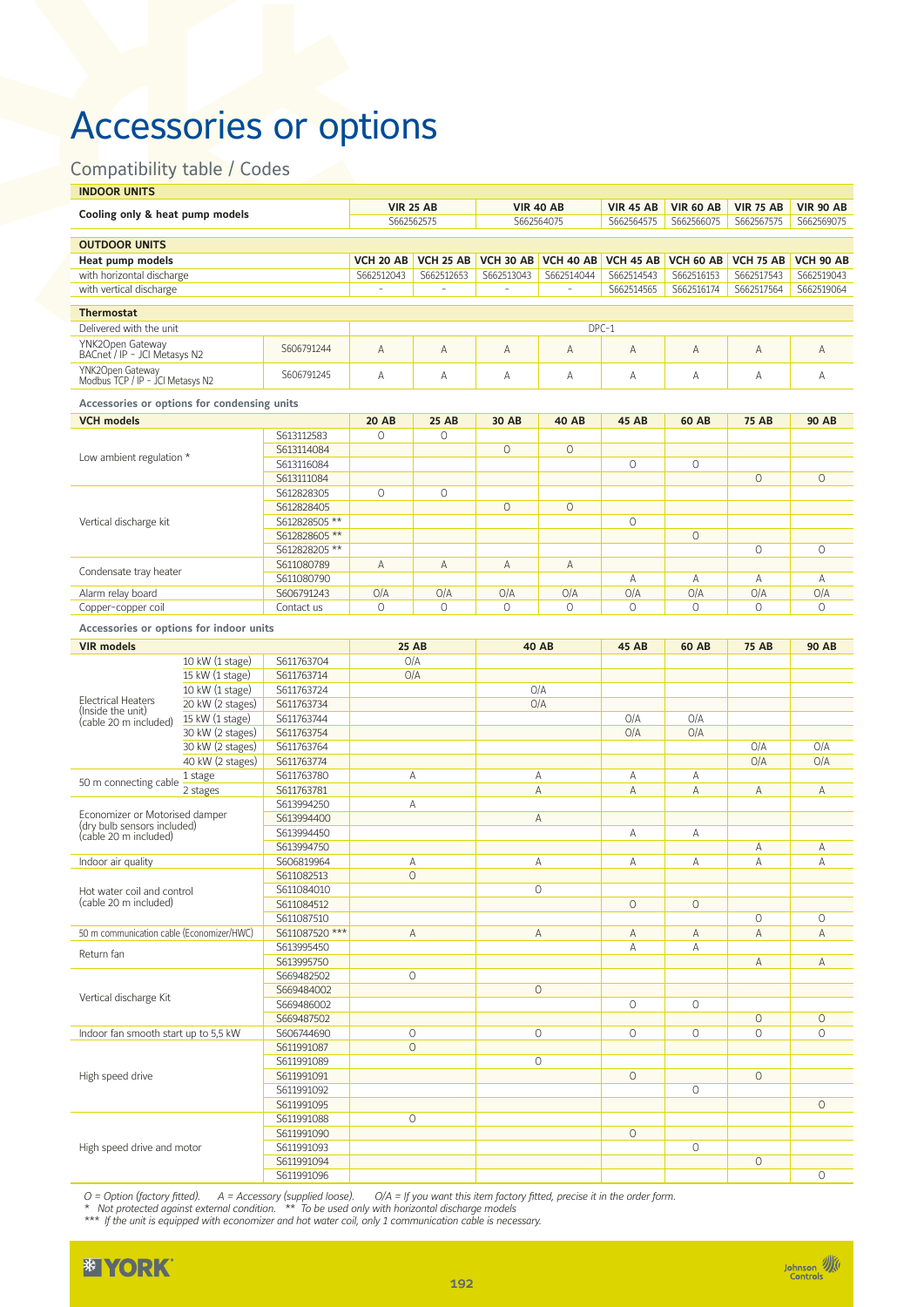### Indoor units dimensions







| 785<br>403<br>592<br>$\Gamma$<br>480<br>1094<br>1360<br>480<br>$\sim$ $\sim$<br>$\bigcap_{n=1}^{\infty}$<br><b>VIR 25 AB</b><br>$40^{\circ}$<br>≺4.<br>-<br>526<br>JT.<br>ت<br><u>_</u><br>$ -$<br>.<br>. | Unit | $\overline{\phantom{0}}$ |  |  |  | . . |  | $\overline{1}$<br>n. | M | w |
|-----------------------------------------------------------------------------------------------------------------------------------------------------------------------------------------------------------|------|--------------------------|--|--|--|-----|--|----------------------|---|---|
|                                                                                                                                                                                                           |      |                          |  |  |  |     |  |                      |   |   |

#### VIR 40-45-60 AB



| Unit             | A   | D    |     |              |     |     |                      |     |     |    | יי   |     | M          | N                   |
|------------------|-----|------|-----|--------------|-----|-----|----------------------|-----|-----|----|------|-----|------------|---------------------|
| <b>VIR 40 AB</b> | 665 | 1740 | 785 | 442          | 316 | 229 | $\sim$ $\sim$<br>316 | 442 | 347 | 70 | 1337 | 593 | --         | $\sim$ $\sim$<br>ت  |
| <b>VIR 45 AB</b> | 764 | 2240 | 772 | 567          | 401 | 309 | 401                  | 56  | 347 | 70 | 1920 | 692 | <u>_</u>   | $\sim$ $\sim$<br>رے |
| <b>VIR 60 AB</b> | 764 | 2240 | 772 | - - -<br>56/ | 401 | 309 | 401                  | 567 | 347 | 70 | 1920 | 692 | <u>_ _</u> | رے                  |

#### VIR 75-90 AB



| Unit             |     |      |     |                      |            |     |     |             |     |                          |      |     | IVI                  | N               |
|------------------|-----|------|-----|----------------------|------------|-----|-----|-------------|-----|--------------------------|------|-----|----------------------|-----------------|
| <b>VIR 75 AB</b> | 838 | 2653 | 892 | 0.00<br>663          | 470<br>4/6 | 376 | 478 | 0.00<br>663 | 409 | $\overline{\phantom{a}}$ | 2196 | 766 | $\sim$<br><u>_ _</u> | $\sim$ $-$<br>ت |
| <b>VIR 90 AB</b> | 838 | 2653 | 892 | $\sim$ $\sim$<br>663 | 470<br>4/6 | 376 | 478 | 0.00<br>663 | 409 | - -                      | 2196 | 766 | $\sim$<br><u>_ _</u> | $\sim$ $-$<br>ت |



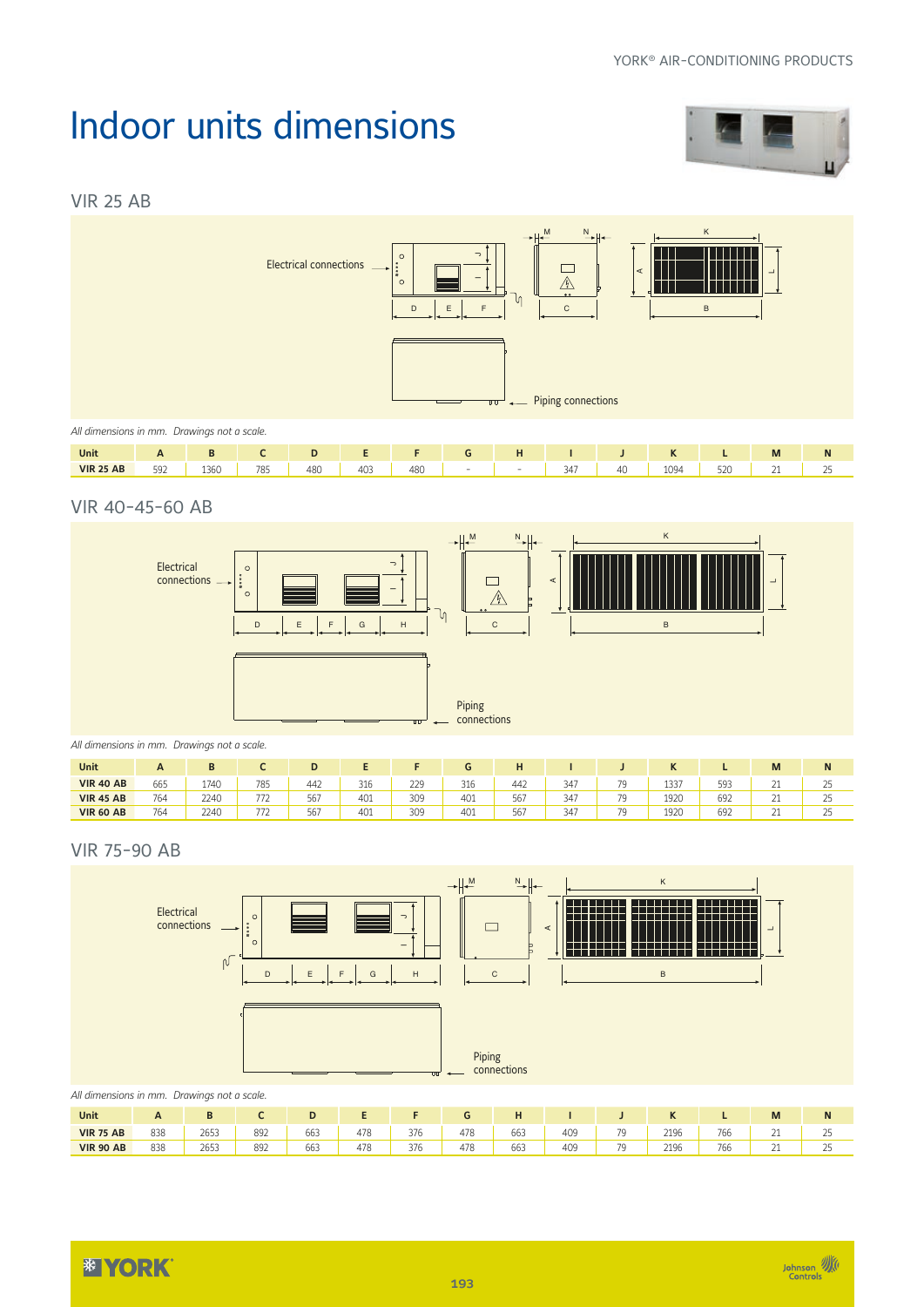### Dimensions and space requirements for condensing units

VCH 20-25 AB



*All dimensions in mm. Drawings not a scale.*

| Unit             | A       |         |     | е   |         |    |     |                 |     |     | $\mathbf{r}$ |         |
|------------------|---------|---------|-----|-----|---------|----|-----|-----------------|-----|-----|--------------|---------|
| <b>VCH 20 AB</b> | 1 3 9 2 | 1 3 6 2 | 790 | 147 | 1 0 6 9 | 30 | 268 | $\sim$<br>◡     | 919 | 138 | 1 1 0 0      | 24      |
| <b>VCH 25 AB</b> | 1 3 9 2 | 1 3 6 2 | 790 | 147 | 1069    | 30 | 268 | $\sim$ $-$<br>◡ | 919 | 138 | 1 1 0 0      | $^{24}$ |

#### VCH 30-40 AB





*All dimensions in mm. Drawings not a scale.*

| Unit             | $\mathbf{A}$ | D    |     |     |      |    |     | н             |     |     | N    |                  |
|------------------|--------------|------|-----|-----|------|----|-----|---------------|-----|-----|------|------------------|
| <b>VCH 30 AB</b> | 1526         | 1740 | 785 | 151 | 1436 | 30 | 324 | 27<br>، ب     | 994 | 141 | 1476 | $\sim$<br>$\sim$ |
| <b>VCH 40 AB</b> | 1526         | 1740 | 785 | 151 | 1436 | 30 | 324 | $\sim$<br>، ب | 994 | 141 | 1476 | $\sim$<br>24     |